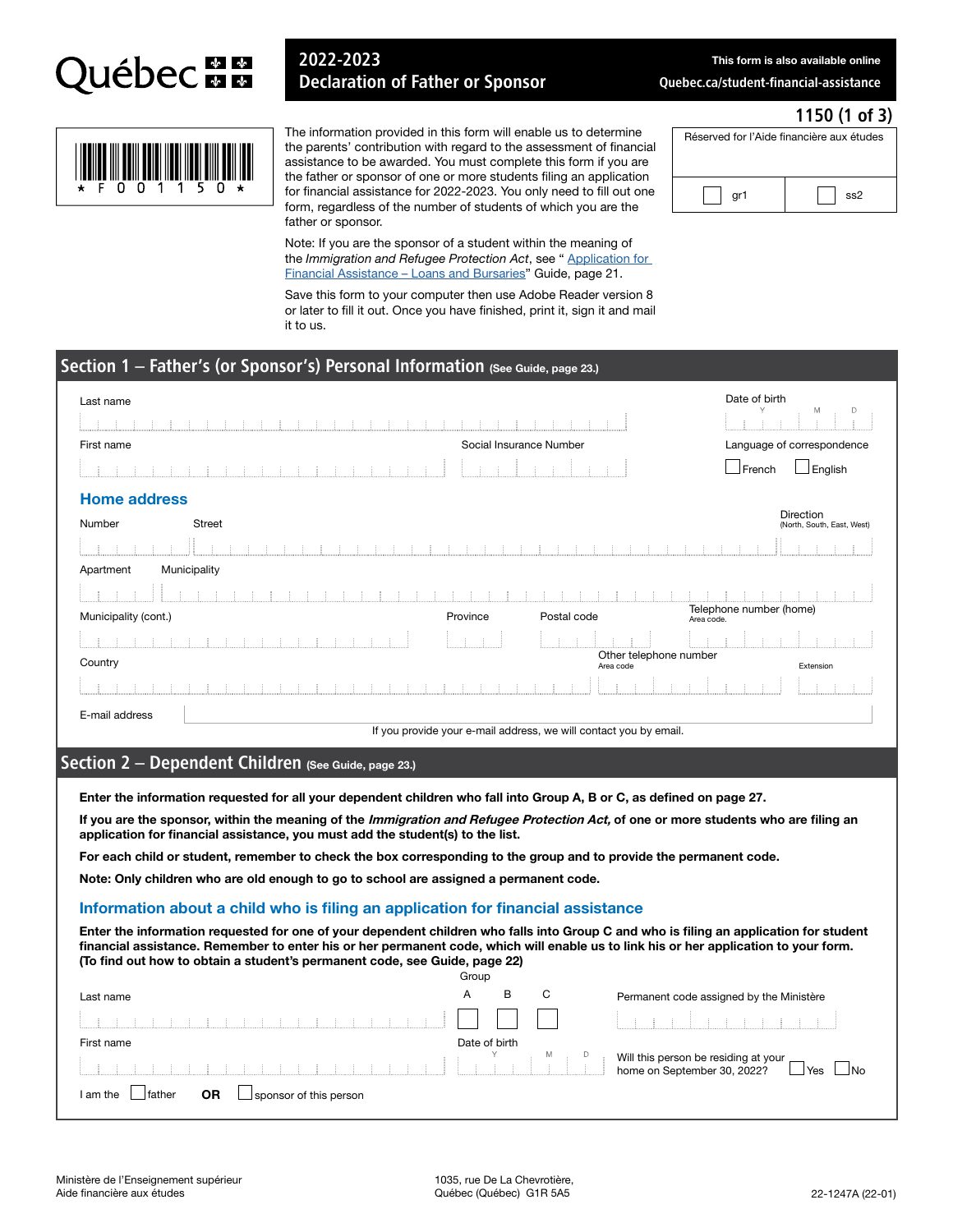## 1150 (2 of 3)

# Section 2 - Dependent Children (cont.)

## Other dependent children

|                                                                                                                                                                                                                                       | Group                   |                                                                                     |
|---------------------------------------------------------------------------------------------------------------------------------------------------------------------------------------------------------------------------------------|-------------------------|-------------------------------------------------------------------------------------|
| Last name                                                                                                                                                                                                                             | В<br>С<br>Α             | Permanent code assigned by the Ministère                                            |
|                                                                                                                                                                                                                                       |                         |                                                                                     |
| First name                                                                                                                                                                                                                            | Date of birth           |                                                                                     |
|                                                                                                                                                                                                                                       |                         | Will this person be residing at your<br>home on September 30, 2022?<br>⊿No<br>J Yes |
| 0R<br>father<br>sponsor of this person.<br>I am the                                                                                                                                                                                   |                         |                                                                                     |
|                                                                                                                                                                                                                                       | Group                   |                                                                                     |
| Last name                                                                                                                                                                                                                             | В<br>Α<br>С             | Permanent code assigned by the Ministère                                            |
|                                                                                                                                                                                                                                       |                         |                                                                                     |
| First name                                                                                                                                                                                                                            | Date of birth<br>M<br>D | Will this person be residing at your                                                |
|                                                                                                                                                                                                                                       |                         | home on September 30, 2022?<br>- INo<br>⊿ Yes                                       |
| <b>OR</b><br>father<br>sponsor of this person.<br>I am the                                                                                                                                                                            |                         |                                                                                     |
|                                                                                                                                                                                                                                       | Group                   |                                                                                     |
| Last name                                                                                                                                                                                                                             | в<br>С<br>Α             | Permanent code assigned by the Ministère                                            |
|                                                                                                                                                                                                                                       |                         |                                                                                     |
| First name                                                                                                                                                                                                                            | Date of birth<br>Μ<br>D | Will this person be residing at your                                                |
|                                                                                                                                                                                                                                       |                         | home on September 30, 2022?<br>$\blacksquare$ No<br>⊿Yes l                          |
| 0R<br>father<br>sponsor of this person.<br>I am the                                                                                                                                                                                   |                         |                                                                                     |
|                                                                                                                                                                                                                                       | Group<br>в<br>Α<br>С    |                                                                                     |
| Last name                                                                                                                                                                                                                             |                         | Permanent code assigned by the Ministère                                            |
| First name                                                                                                                                                                                                                            | Date of birth           |                                                                                     |
|                                                                                                                                                                                                                                       |                         | Will this person be residing at your                                                |
| <b>OR</b><br>father<br>sponsor of this person.<br>I am the                                                                                                                                                                            |                         | home on September 30, 2022?<br>⊿Yes ∟No                                             |
|                                                                                                                                                                                                                                       |                         |                                                                                     |
| If you need more space, use a separate sheet of paper and attach it to this form.                                                                                                                                                     |                         |                                                                                     |
| Section $3$ - Income (See Guide, page 23.)                                                                                                                                                                                            |                         |                                                                                     |
|                                                                                                                                                                                                                                       |                         |                                                                                     |
| Total income reported to Revenu Québec                                                                                                                                                                                                |                         | If you have no income                                                               |
| Total income from line 199 of your 2021 Québec income tax return. If your spouse has transferred some retirement<br>income to you (line 123 of your income tax return), you must subtract that income from line 199 and enter the new |                         | to report, enter "0" (zero).                                                        |
|                                                                                                                                                                                                                                       |                         |                                                                                     |
| Gross income reported in another province or country for the period<br>from January 1 to December 31, 2021 (not reported to Revenu Québec)                                                                                            |                         |                                                                                     |